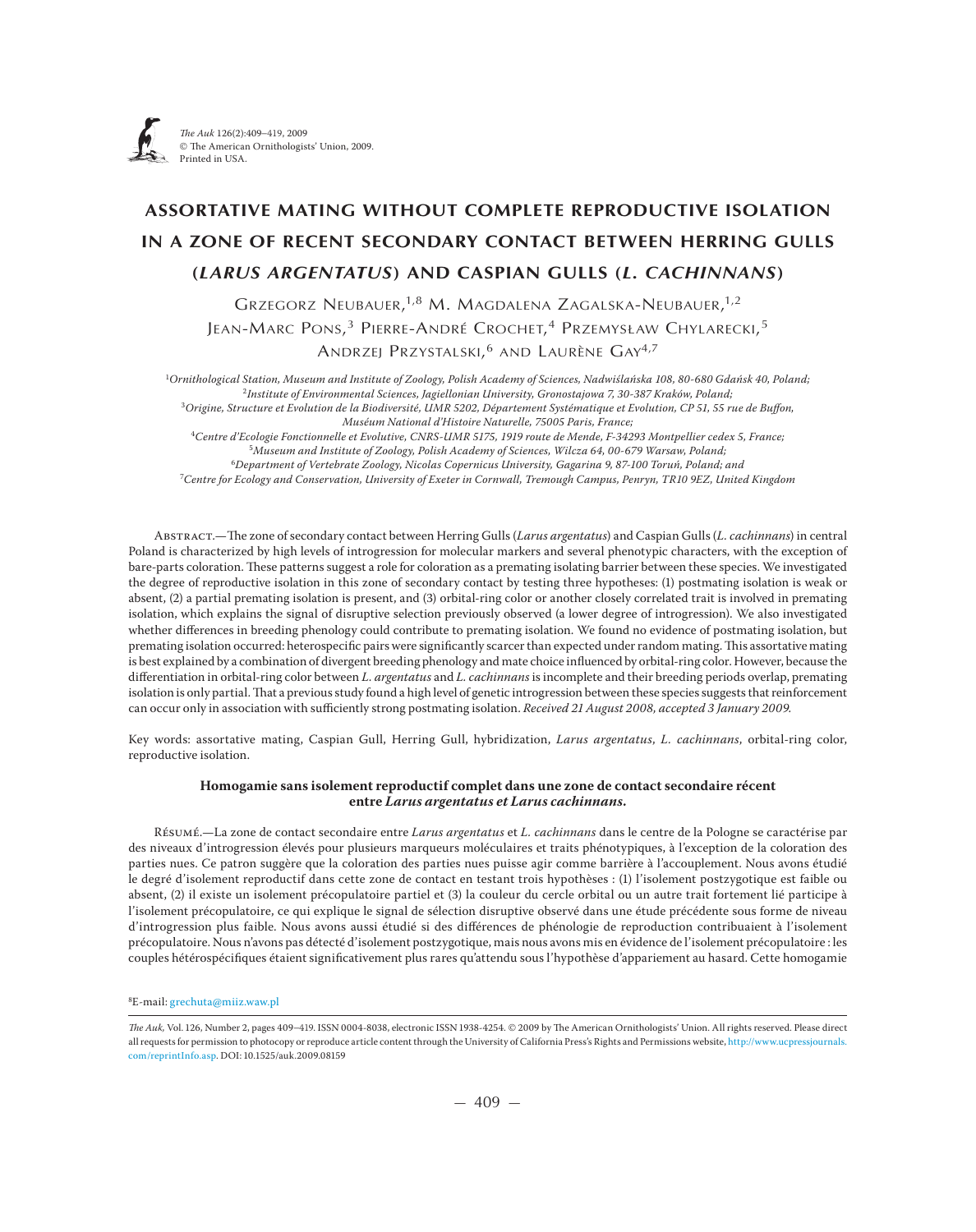semble s'expliquer en partie par des différences dans la phénologie de la reproduction, en partie par un choix de partenaire influencé par la couleur du cercle orbital. Cependant, dans la mesure où la couleur du cercle orbital et la phénologie de reproduction des deux espèces se recouvrent en partie, l'isolement précopulatoire est incomplet. Le fort niveau d'introgression génétique observée dans une étude précédente suggère que le renforcement ne pourrait se produire que si l'isolement postcopulatoire était fort.

SPECIATION CAN BE defined as the acquisition of reproductive isolation (Noor 2002) via premating or postmating barriers (extrinsic or intrinsic; see Coyne and Orr 2004, Birkhead and Brillard 2007). In contrast to other organisms, birds are often capable of producing viable and fertile hybrids at high levels of genetic divergence (Panov 1989). It may take >10 million years before two diverging populations have reached the degree of genetic separation that makes hybrids infertile, and 17 million years before hybrids are inviable (Price and Bouvier 2002). This is 5-10 times longer than in mammals (Prager and Wilson 1975, Fitzpatrick 2004) and may be one of the reasons why hybridization is so frequent among birds; >9% of bird species are known to hybridize at least occasionally in nature (Grant and Grant 1992, McCarthy 2006). Given this slow evolution of intrinsic postmating barriers in birds and the low genetic divergence among congeneric avian species (Johns and Avise 1998), premating isolation could be one of the main factors that reduce the levels of interspecific introgression among closely related bird species (Kirkpatrick and Ravigné 2002, Randler 2002). In particular, behavioral barriers, such as mate choice, are expected to be crucial (Grant and Grant 1997, Gill 1998, Randler 2008). Nongenetic mechanisms that shape assortative mate choice could also be involved, such as imprinting on the parental phenotype (Krüger et al. 2001, Brodin and Haas 2006).

If reproductive isolation relies mainly on premating mechanisms, hybridization could be favored by changes both in the environment and in population dynamics. In particular, in areas where the density of conspecifics is low, such as at the edge of a breeding range, females of a rare species may accept matings by heterospecific males of a common species more frequently (McPeek and Gavrilets 2006, Randler 2006, Reyer 2008). Time constraints on breeding may also favor heterospecific pairing, as long as the cost of hybridization can be mitigated by other mechanisms, such as extrapair copulation or sex-ratio bias (Veen et al. 2001). In the extreme, when there is no postmating isolation, it could be beneficial for a female to choose a heterospecific mate over a conspecific mate if heterospecific males are better adapted to the local environment than conspecific males (Pierotti and Annett 1993, Pfennig 2007) or if hybrids are superior (Moore 1977, Good et al. ). Therefore, female mate choice is influenced by the strength of postmating isolation, the relative availability of conspecific versus heterospecific partners, the males' quality, and their relative local adaptation and is, thus, expected to vary with ecological conditions (Reyer 2008).

Large white-headed gulls are an excellent model for studying the importance of premating mechanisms in reproductive isolation. First, reproductive isolation quite often seems to be incomplete in this group because of its recent origin (Liebers et al. 2004). Interspecific hybrids between large gull species have frequently been recorded (Pierotti 1987, Good et al. 2000, Crochet et al. 2003, Malling Olsen and Larsson 2004). Moreover, the genetic differentiation at nuclear loci is particularly low between taxa (Crochet et al. 2003, Gay et al. 2007), even considering that the initial vicariance

may have occurred as recently as 300,000 years ago (Liebers et al. 2004). This low differentiation in nuclear loci often contrasts with a higher differentiation in mitochondrial DNA (mtDNA), a discrepancy that has been explained by a combination of recent species origin and interspecific gene flow after speciation (Crochet et al. 2003). Second, behavioral mechanisms are important for reproductive isolation in this group. Cross-fostering experiments between Herring Gull (Larus argentatus) and Lesser Black-backed Gull (L. fuscus) showed that mate choice was partly driven by imprinted preferences (Harris et al. 1978). In addition, divergence in habitat selection and nesting phenology may also limit hybridization between taxa of large gulls (Harris 1970, Yésou 1991, Klein and Buchheim 1997). Finally, the bare parts of most gull species are intensely colored in adults, with carotenoid-based pigments during the breeding season (Blount 2004), including yellow-to-red orbital rings, gape flanges, legs, and bill, as well as red bill spots. Nearly four decades ago, Smith (1966) suggested that orbital-ring color plays a role in species recognition in gulls; these results, however, are now considered inconclusive (Sutton 1968, Snell 1989, Smith 1991). Pierotti (1987) suggested that leg and bill colors are involved in reproductive isolation in seabirds. Interestingly, Kristiansen et al. (2006) recently showed that the coloration of bare parts could also play a role in intraspecific mate choice in the Great Blackbacked Gull (L. marinus) as an honest signal of quality. Thus, it is interesting to further investigate the role of bare-parts coloration in mate choice, especially in the context of premating isolation, because this trait appears to be a good candidate for a study linking mate-quality signals and species-recognition signals.

Here, we focus on a zone of recent secondary contact between two European gull species, the Herring Gull and the Caspian Gull (L. cachinnans), and investigate both premating and postmating barriers to gene flow. Herring and Caspian gulls differ in size, in wing-tip pattern, and in bare-parts coloration: the latter species is larger and has blacker wing-tips and more intensely colored orbital rings, gape flanges, and legs than the former (Malling Olsen and Larsson 2004). Herring Gulls breed in western and northern Europe, from Iceland to the Kola peninsula (Malling Olsen and Larsson 2004). Populations of this species increased markedly during the 20th century, which resulted in a considerable southward range expansion (Devillers 1983, Pons and Migot 1995). The first breeding attempt by this species in Poland was in the late 1960s (Neubauer et al. 2006). The Caspian Gull was long considered conspecific with the Yellow-legged Gull (L. michahellis) and was only recently officially designated as a full species by the British Ornithologists' Union (Sangster et al. 2007). Its distribution extends from the Black Sea to eastern Kazakhstan (Malling Olsen and Larsson 2004). Caspian Gulls have been expanding westward and northward (e.g., reaching Poland); in these areas of expansion, the population has been increasing exponentially ever since the first breeding events were recorded in the late 1980s (Skórka et al. 2005).

At present, the ranges of the two species overlap in central and eastern Europe (Panov and Monzikov 1999), where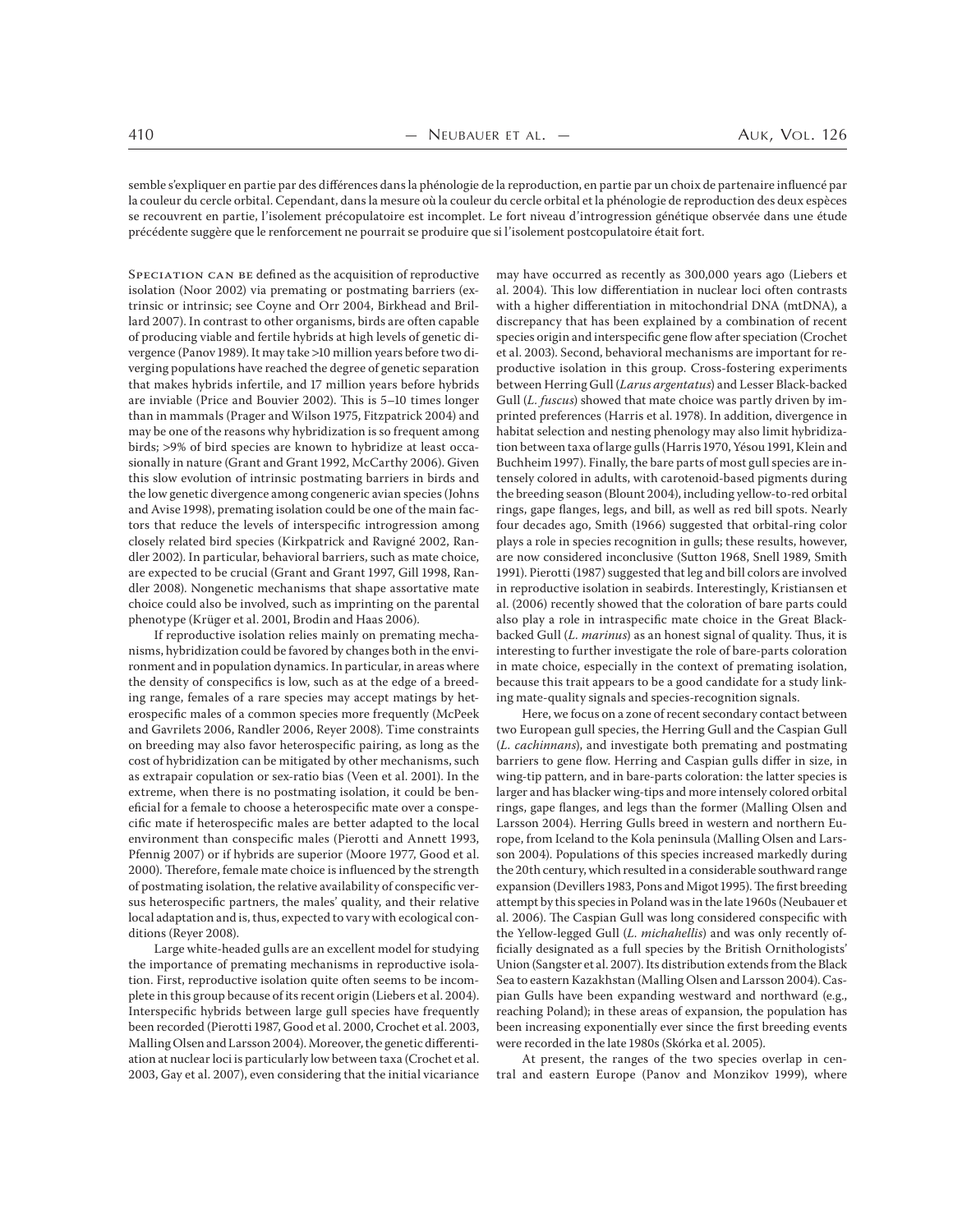

FIG. 1. Breeding distributions of Herring and Caspian gulls (Hagemeijer and Blair 1997). Solid and dashed lines show the approximate boundaries of areas recently colonized by Herring Gulls and Caspian Gulls, respectively; crosses indicate sites where hybridization between the two species has been documented (see text). The black dot shows the location of the mixed colony in central Poland (Włocławek Reservoir) that we studied. Black squares indicate the allopatric populations sampled as references.

hybridization has been recorded at several sites: in central and southern Poland (Faber et al. 2001, Neubauer et al. 2006), European Russia (Panov and Monzikov 1999), Belarus (Yakovets 2006), and eastern Germany (Klein 2001) (Fig. 1). A previous study of a zone of contact between these two species in central Poland demonstrated surprisingly high levels of introgression for molecular markers and several phenotypic characters for such a recent contact (30 years—i.e., two to three generations; Migot 1992). This suggests that interspecific barriers to gene flow are weak for most loci (Gay et al. 2007). Nevertheless, several phenotypic characters showed reduced introgression in comparison with neutral markers: individuals with intermediate coloration of bare parts were scarcer in sympatry than expected if the genomes recombined freely. Gay et al. (2007) suggested that, in this zone of secondary contact, the coloration of bare parts (e.g., orbital-ring color) may be subject to divergent selection, possibly because it is involved in premating isolation via assortative mate choice. In the present study, we investigated the degree of reproductive isolation between Herring and Caspian gulls in the same colony.

We tested the hypothesis that postmating isolation is weak or absent by comparing the breeding success of homospecific, heterospecific, and hybrid pairs. We then assessed the strength of premating isolation by comparing the number of heterospecific pairs observed with the expectation that pair formation was random. Next, we tested whether assortative mating for orbital-ring color could be one of the mechanisms contributing to this partial premating barrier to gene flow. Assortative mate choice for orbital-ring color or another closely linked trait could create the selective pressure that maintains a low level of introgression for this trait. Finally, we investigated the differences in breeding phenology between the two taxa and their potential role in premating isolation.

### **METHODS**

Study areas.—The study colony is located in the zone of secondary contact between Herring and Caspian gulls at the Włocławek Reservoir on the Vistula River in central Poland (Fig. ). Field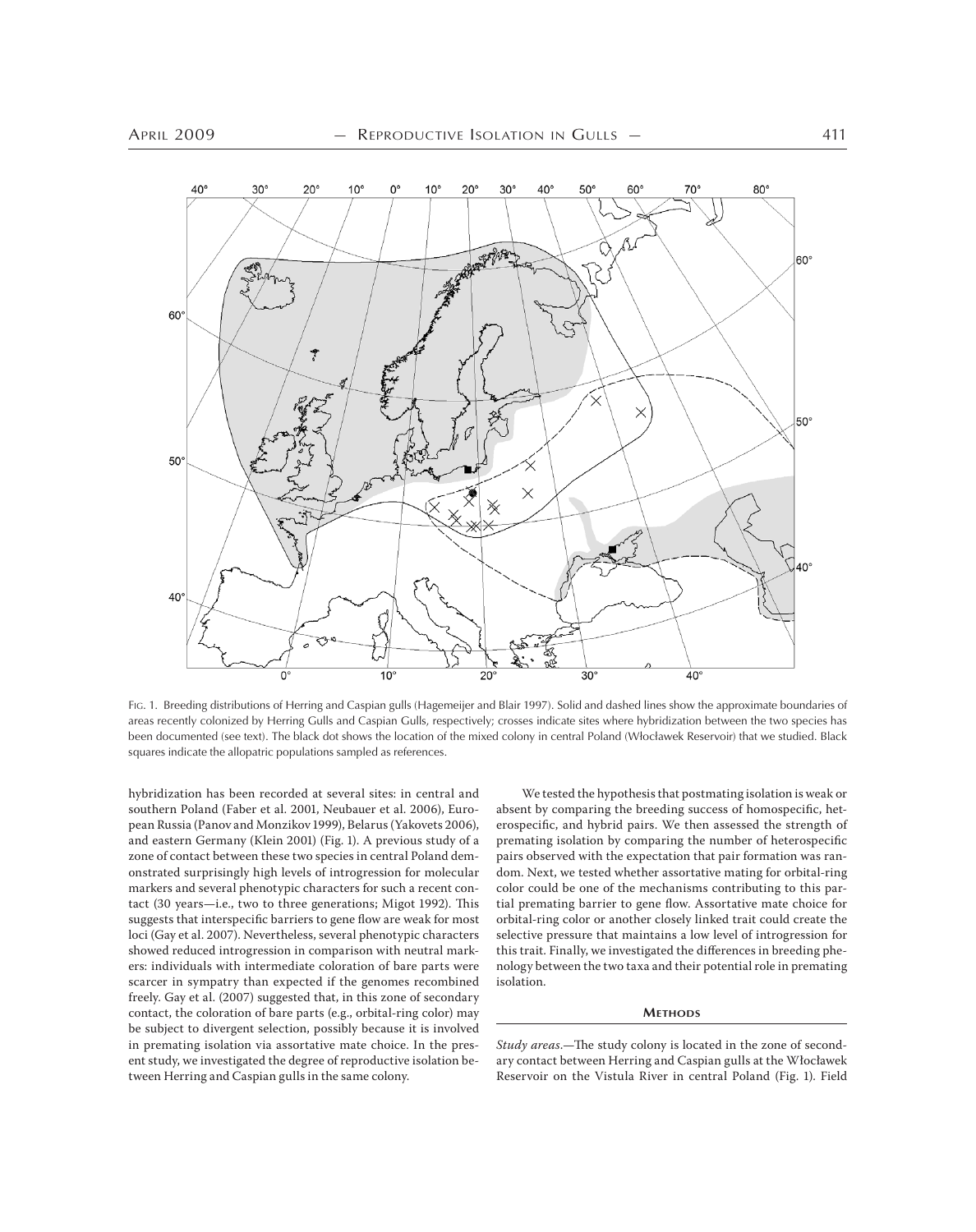TABLE 1. Total number of individuals sampled from three populations and assigned to *Larus argentatus*, intermediate, or *L. cachinnans* using phenotypic data from northern Poland (allopatric *L. argentatus*) and Ukraine (allopatric *L. cachinnans*). "*n*<sub>morpho</sub>" refers to sample size for morphological measurements, and "n<sub>micro</sub>" to sample size of individuals genotyped at nine microsatellite loci (see Gay et al. 2007).

|                              | Locality                                               | Phenotypic<br>assignment | $n_{\text{morpho}}$ | $n_{\text{micro}}$ |
|------------------------------|--------------------------------------------------------|--------------------------|---------------------|--------------------|
| Allopatric <i>argentatus</i> | Gdynia, northern Poland (54°31'N, 18°33'E)             | L. argentatus            | 20                  | 20                 |
|                              |                                                        | Intermediate             | 4                   |                    |
| Sympatry                     | Włocławek Reservoir, central Poland (52°39'N, 19°08'E) | L. argentatus            | 97                  | 21                 |
|                              |                                                        | Intermediate             | 81                  |                    |
|                              |                                                        | L. cachinnans            | 82                  | 24                 |
| Allopatric cachinnans        | Molochnyy Lyman, Ukraine (46°38'N, 35°21'E)            | Intermediate             | 9                   | Q                  |
|                              |                                                        | L. cachinnans            | 46                  | 46                 |

surveys were conducted each year, 2002-2008, during the breeding season. During this period, the size of the colony varied between 125 and 135 breeding pairs. In total, 260 adults (144 females and 116 males, among which 80 complete pairs were present) were trapped on the nests (Table ). Breeding adults were also trapped in two allopatric populations in spring in 2000 and 2001 to obtain phenotypic data on non-introgressed birds: Herring Gulls  $(n = 24)$  in Gdynia, northern Poland, and Caspian Gulls  $(n = 55)$  on the islands of Molochnyy Lyman, Ukraine (Table ). No voucher specimens were taken; all individuals were released after being ringed and measured. Blood samples were collected in allopatry and sympatry (Table ). Total genomic DNA was extracted, and nine microsatellite loci were amplified following the protocol described by Gay et al. (2007).

Morphological data.—Seven quantitative or ranked qualitative variables describing body size and shape, wing-tip pattern (plumage melanism), and bare-parts coloration were measured on adults in the three populations. Bill length (1), bill depth at gonys (2), and length of the black spot on the seventh primary (3) were measured with Vernier calipers to the nearest millimeter. The number of primaries with black pigment (4) was counted. The colors of the orbital ring  $(5)$  and tarsus  $(6)$  and the amount of dark flecking on the iris (7) of each trapped individual were estimated visually using the following scales: orbital ring, pale yellow–pale orange–deep orange–red; tarsus, pale pink–intense pink–pale yellow–medium yellow–intense yellow; iris spots, 0%-1 to 10-11 to 50-51 to  $\geq$ 90% of spots covering the iris. Photographs were taken of most individuals (available from the authors on request). All measurements were recorded by the same observer. The repeatability of the measurements was estimated on a subsample of 22 birds from the sympatric colony in central Poland measured twice during the same breeding season (Lessells and Boag 1987). The repeatability was very high and significant for all measurements (all  $r > 0.77$  and all  $P < 0.01$ ) except tarsus color ( $r = 0.456$ ,  $P = 0.13$ ), the high variability of which, we suppose, may have resulted from variation in the birds' physiological state. Therefore, tarsus color was omitted from further analyses.

Individuals for which a blood sample had been collected were sexed using universal primers for birds (Griffiths et al. 1998). All individuals also were sexed using a discriminant analysis combining total head length (also measured) with minimal bill depth. Because morphological determination of sex matched the genetic sex in all cases ( $n = 138$ ; tested with individuals from both allopatric and mixed colonies), we sexed the remaining individuals using the discriminant analysis on morphological traits alone.

Species assignment and pair formation in sympatry.—Differences in orbital-ring color between allopatric Herring and Caspian gulls were tested in a Kruskal-Wallis analysis of variance (ANOVA) in STATXACT, version 4.0.1. We performed a principal component analysis (PCA) on six morphological traits measured in three populations (Gdynia,  $n = 24$ ; Ukraine,  $n = 55$ ; central Poland,  $n = 260$ ). We analyzed samples for each sex separately. Individuals from the mixed colony, whose first-principal-component (PC) scores fell outside the boundaries defined by one standard deviation around means of PC1 distributions for allopatric Herring Gull and allopatric Caspian Gull populations, were classified as morphological intermediates. This method tends to overestimate the number of intermediates but avoids assigning introgressed individuals to parental species, which is conservative in a study of assortative mating. Sixty-two individuals sampled from the same colony were genotyped at nine microsatellite loci (Gay et al. 2007). We tested the efficacy of our morphological assignment by comparing it with assignment results from the Bayesian assignment method implemented in STRUCTURE (Pritchard et al. 2000) using microsatellite data. Both assignment scores were highly correlated (Spearman  $r = 0.76$ ,  $P < 0.0001$ ,  $n = 62$ ), which reinforces our confidence in the morphological assignment.

The 80 pairs were grouped into three categories (female  $\times$ male): homospecific (*L. argentatus* × *L. argentatus*, hereafter  $A_0A_3$ ; and L. cachinnans  $\times$  L. cachinnans, hereafter  $C_0C_{\alpha}$ ), heterospecific (*L. argentatus* × *L. cachinnans*, hereafter  $A_0C_{\beta}$ ; and *L. cachinnans* × L. argentatus, hereafter  $C_0A_{\alpha}$ ), and mixed (including at least one intermediate bird). To avoid pseudoreplication, we included each pair only once, even if it was recorded during successive years.

Breeding performance.—Reproductive performance was recorded in the mixed colony from 2003 to 2008. Laying dates were estimated by visiting nests every day during the laying peak  $(10-25)$ April). Clutch size (number of eggs laid) and egg length (L) and breadth  $(B)$  (to the nearest 0.1 mm) were measured in each nest. Repeatability for egg length and breadth was very high ( $r > 0.99$ ,  $n = 29$  eggs measured twice in 2004). Egg volume (V, in cm<sup>3</sup>) was estimated as  $V = L \times B^2 \times 0.000476$  (Harris 1964). Total clutch volume was then calculated as the sum of egg volumes in a complete clutch  $(2-3$  eggs). Hatching success was estimated as the ratio of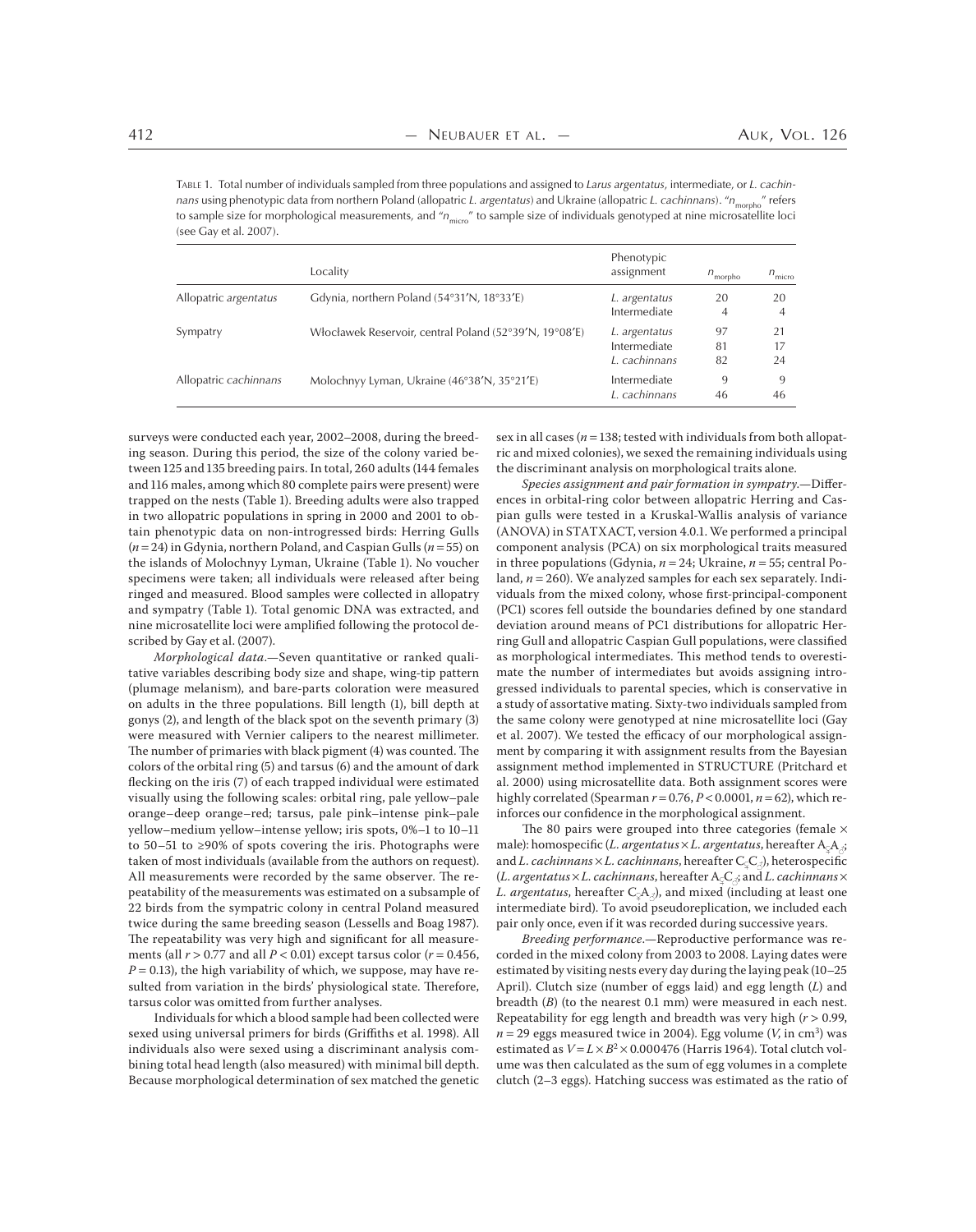chicks hatched to eggs laid. There was no significant year effect in either clutch volume or hatching success (ANOVA, clutch volume:  $F = 0.77$ , df = 4 and 63, P = 0.57; ANOVA, hatching success: F = 1.16,  $df = 4$  and 62,  $P = 0.34$ ); hence, data were pooled across years. The breeding performances of homospecific, heterospecific, and mixed pairs where both members were trapped ( $n = 80$ ) were compared using ANOVAs in STATISTICA, version 6.0.

Female preference and assortative mating.—In the mixed colony, we investigated whether assortative mating with respect to species could form a premating barrier to gene flow, using the chi-square test and a log-linear association model (Agresti 1984). This model assumes a constant log odds ratio (denoted as B) for adjacent rows and adjacent columns in the contingency table. The null hypothesis tested is H<sub>0</sub>:  $B = 0$  against  $B \neq 0$ . The rejection of H<sub>0</sub> indicates dependence between the row and column entries. The strength of association increases with the row or column number or both.

We tested for assortative mating for orbital-ring color using the Jonckheere-Terpstra test for ordered treatments in STATX-ACT. Orbital-ring color was chosen because previous studies had reported that this trait could play a role in mate choice in the large gulls (Smith 1966, Pierotti 1987, Gay et al. 2007). Additionally, orbital-ring color diverges most between these species, which indicates its potential importance in mate choice; however, this is not the case with bill color.

Breeding phenology.—We investigated the breeding phenology of both species by comparing the relative species abundances across the breeding season. We divided the breeding season into two-day intervals starting from the earliest brood each year (except for the first and last intervals, which were three and five days long, respectively, because of sparse data). We then estimated the relative abundance of Herring Gulls, Caspian Gulls, and intermediates among all individuals that started to breed during each interval, separately for males and females. Under the assumption of random mating, we estimated the probability of forming an L. argentatus (or L. cachinnans) homospecific pair at a given time as the relative abundance of L. argentatus (or L. cachinnans) females multiplied by the relative abundance of L. argentatus (or L. cachinnans) males during this interval. Using Wilcoxon tests, we then

reanalyzed assortative mating, taking into account mate availability, by comparing observed and expected numbers of homospecific pairs across the breeding season (estimated as the probability of homospecific pairing for each two-day interval). Similarly, we reanalyzed assortative mating for orbital-ring color after splitting the breeding season into three periods differing in mate availability for Herring Gulls and Caspian Gulls. In the middle period of the breeding season, the availability of a conspecific mate was similar for both species (see below). If there is significant assortative mating for orbital-ring color during this period, it implies that orbital-ring color or another closely correlated trait contributes to assortative mating, independently from differences in breeding phenology. To determine this, we used the Jonckheere-Terpstra test for ordered treatments in STATXACT.

### **RESULTS**

Divergence in allopatry and species composition in sympatry.— Orbital-ring color differed significantly between allopatric Herring Gulls and Caspian Gulls (Kruskal-Wallis test, males:  $\chi^2$  = 4.93,  $P = 0.028$ ; females:  $\chi^2 = 26.38$ ,  $P < 0.001$ ), but the variation was large in both species, which led to an overlap in the distributions of orbital-ring color in the two species, even in allopatry (i.e., independently of introgression; Fig. 2).

In the mixed colony in central Poland, Herring Gulls were slightly more abundant than Caspian Gulls (females: 36.8% vs. 28.5%,  $n = 144$ ; males: 37.9% vs. 35.3%,  $n = 116$ ; Table 1). Intermediate individuals accounted for 34.7% of females and 26.7% of males (Table ).

No postmating barriers to gene flow.—We did not detect any effect of pair composition on clutch size, clutch volume, or hatching success (Table 2). Hence, there were no signs of decreased fitness in heterospecific pairs, or in pairs including at least one intermediate, which would have suggested postmating reproductive barriers to gene flow.

Mate choice.—In the mixed colony, female Caspian Gulls paired with conspecific males more often than female Herring Gulls did (58.6% and 53.6%, respectively; Table 3). Overall, the observed number of homospecific pairs (both  $A_2A_\beta$  and  $C_2C_\beta$ )



FIG. 2. Distribution of orbital-ring color in male and female Herring Gulls (white) and Caspian Gulls (hatched) in allopatric populations.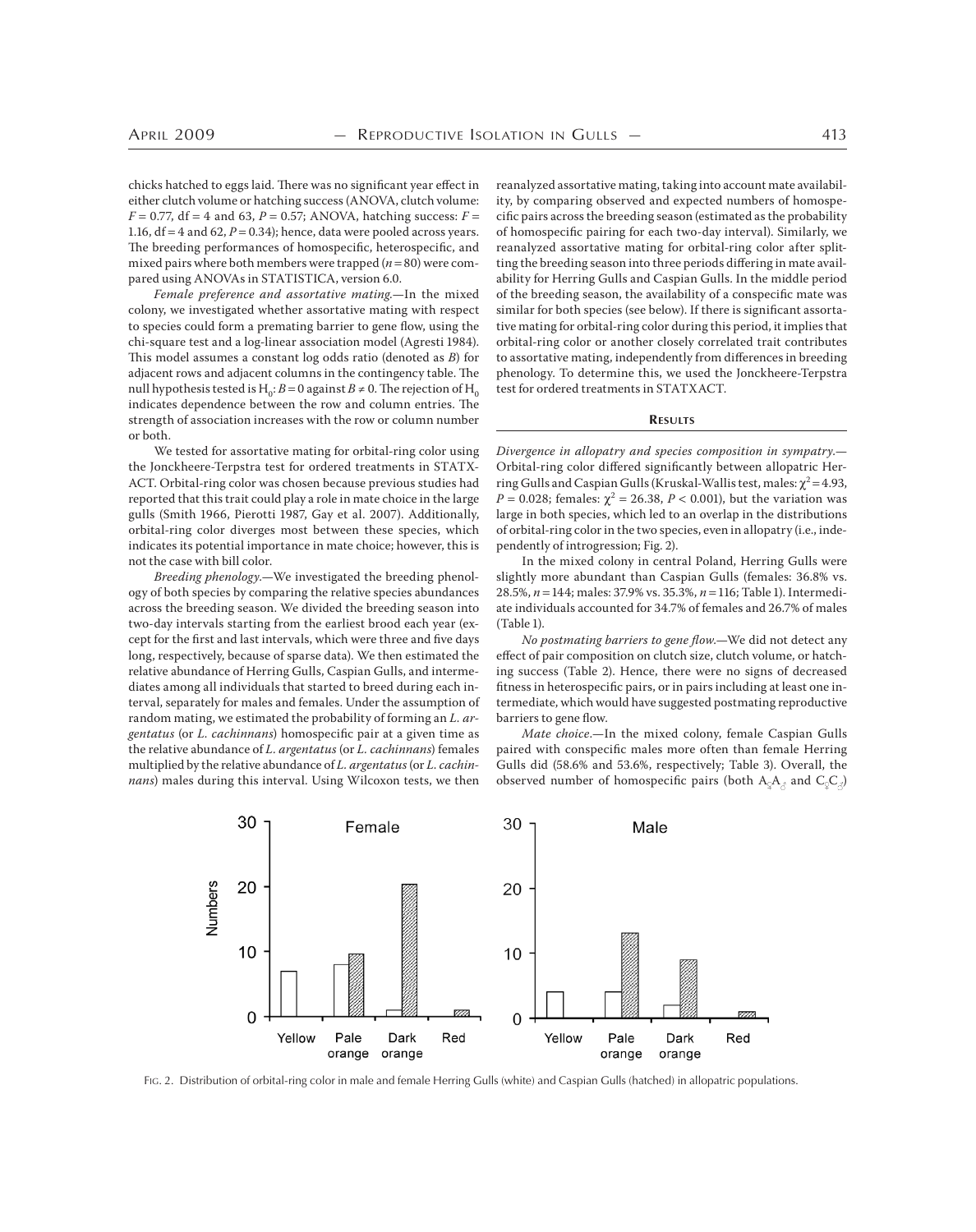| Pair                             | n  | Laying date                    | n  | Clutch size                    | n  | Clutch volume                  | $\sqrt{n}$ | Hatching success               |
|----------------------------------|----|--------------------------------|----|--------------------------------|----|--------------------------------|------------|--------------------------------|
| $A_{\mathcal{Q}}A_{\mathcal{A}}$ | 11 | $15.6 \pm 6.8$                 | 11 | 3.0                            | 11 | $250.8 \pm 11.5$               | 11         | $0.79 \pm 0.31$                |
| $A_2C_{\hat{C}}$                 | 5. | $12.2 \pm 2.7$                 | 5  | 3.0                            | 5  | $243.7 \pm 12.7$               |            | $0.87 \pm 0.18$                |
| $C_2C_3$                         | 16 | $7.6 \pm 5.2$                  | 16 | $2.9 \pm 0.3$                  | 16 | $248.1 \pm 40.4$               | 16         | $0.70 \pm 0.35$                |
| $C_9A_8$                         | 5. | $7.0 \pm 3.7$                  | 5  | 3.0                            | 5  | $242.2 \pm 27.8$               | 6          | $0.93 \pm 0.15$                |
| Mixed                            | 31 | $12.4 \pm 6.6$                 | 32 | $2.9 \pm 0.3$                  | 32 | $250.1 \pm 24.5$               | 31         | $0.76 \pm 0.31$                |
| Test statistic                   | 68 | $F = 3.92$                     | 69 | $F = 0.61$                     | 69 | $F = 0.15$                     | 68         | $F = 0.72$                     |
|                                  |    | $df = 4$ and 63<br>$P = 0.007$ |    | $df = 4$ and 61<br>$P = 0.661$ |    | $df = 4$ and 61<br>$P = 0.963$ |            | $df = 4$ and 63<br>$P = 0.584$ |

TABLE 2. Breeding performance of Herring and Caspian gull pairs of various composition (see text for pair abbreviations) in the colony in central Poland. Laying date is numbered in days from the first day of breeding in each year; hatching success is expressed as the proportion of eggs hatched. All values are given as means  $\pm$  SD.

was higher than expected under random mating (40% vs. 28%); consequently, the number of heterospecific pairs (both  $A_0C_A$  and  $C_2A_{\alpha}$ ) was lower (15% vs. 28% expected; Table 3). Thus, assortative mating was highly significant (test performed on pooled data: homospecific, heterospecific, and mixed pairs:  $\chi^2$  = 8.98, df = 2,  $P = 0.011$ ). A log-linear association model confirmed assortative mating: the null hypothesis of no association between all pairwise comparisons was not supported, which indicates an excess of homospecific pairs and a deficit of heterospecific pairs ( $B = 0.448$ ,  $P = 0.004$ ). Nevertheless, there was a substantial number of heterospecific pairs in the population (Table 3).

We found a significant correlation in orbital-ring color between males and females within pairs (Jonckheere-Terpstra test, exact  $P = 0.02$ ,  $n = 80$ ; Table 4). This indicates assortative mating for orbital-ring color or another species-recognition trait highly correlated with orbital-ring color.

Variation in species abundance: Breeding phenology.—Caspian Gulls were more abundant than Herring Gulls early in the season, and, regardless of the partner, both sexes bred earlier, on average (*t*-test: females: 5.5 days earlier,  $t = -4.22$ , df = 76,  $P < 0.001$ ; males: 3.1 days earlier,  $t = -2.27$ , df = 73,  $P = 0.026$ ). This divergence in breeding phenology resulted in different probabilities of homospecific pairing for each species across the breeding season: the probability of pairing with a conspecific partner decreased strongly for Caspian Gulls as the season progressed (Spearman's  $r = -0.666$ ,  $P = 0.001$ ,  $n = 13$ ; Fig. 3), whereas the opposite trend was clear in Herring Gulls (Spearman's  $r = 0.637$ ,  $P = 0.019$ ,  $n = 13$ ; Fig. 3). The difference increases if we include homospecific pairs only ( $C_1C_{\sigma}$  bred, on average, eight days earlier than  $A_1A_{\sigma}A_{\sigma}$ ; Table 2). Throughout the breeding season, the average probability of homospecific pairing was slightly higher for Caspian Gulls (0.180) than for Herring Gulls (0.154).

When we reanalyzed assortative mating, taking mate availability into account, we found that the observed number of homospecific pairs in Caspian Gulls was higher than expected across the breeding season (Wilcoxon test for matched pairs:  $Z = 2.400$ ,  $P = 0.016$ ,  $n = 13$ ), which confirms positive assortative mate choice. By contrast, the observed proportion of homospecific Herring Gull pairs did not differ from expectation  $(Z = 0.235, P = 0.814, n = 13)$ . This suggests that partial premating isolation results from positive assortative mate choice by Caspian Gulls rather than by Herring Gulls or from a general preference for male Caspian Gulls (also see Table ).

Similarly, we found evidence of assortative mating for orbitalring color during the middle period of the breeding season (Jonckheere-Terpstra test, exact  $P = 0.047$ ,  $n = 27$ ; Table 5), when mate availability was approximately equal for both species (Table 5). This indicates that orbital-ring color or some other closely correlated trait contributes to assortative mating, regardless of differences in breeding phenology.

#### **DISCUSSION**

Phenotypic divergence, but no evidence of postmating isolation.— When two geographically isolated, diverging taxa expand their geographic ranges, they can form a zone of secondary contact and produce hybrids if reproductive isolation is incomplete (Barton and Hewitt 1989). There are many examples of secondary contact zones in European birds (Saino et al. 1992; Helbig et al. 2001, 2005; Veen et al. 2001; Randler 2007) where hybridizing species exchange genes yet remain distinct, thanks to a balance between dispersal and selection against hybrids (Barton and Hewitt 1985, 1989). Partial premating barriers to gene flow, such as assortative mating, are often involved. Our analysis of allopatric populations of Herring Gulls and Caspian Gulls highlighted well-marked

TABLE 3. Numbers of pairs of different composition among *Larus argentatus* and *L. cachinnans* in central Poland. "Expected" is the number of pairs expected under random mating.

|                                             | Male L. argentatus |             | Male intermediate |            | Male L. cachinnans |             |
|---------------------------------------------|--------------------|-------------|-------------------|------------|--------------------|-------------|
|                                             | Observed           | Expected    | Observed          | Expected   | Observed           | Expected    |
| Female L. argentatus                        | ТÞ                 | 11.6        |                   | 6.0        |                    | 10.5        |
| Female intermediate<br>Female L. cachinnans |                    | 9.5<br>12.0 | 4                 | 4.9<br>6.2 |                    | 8.6<br>10.9 |
|                                             |                    |             |                   |            |                    |             |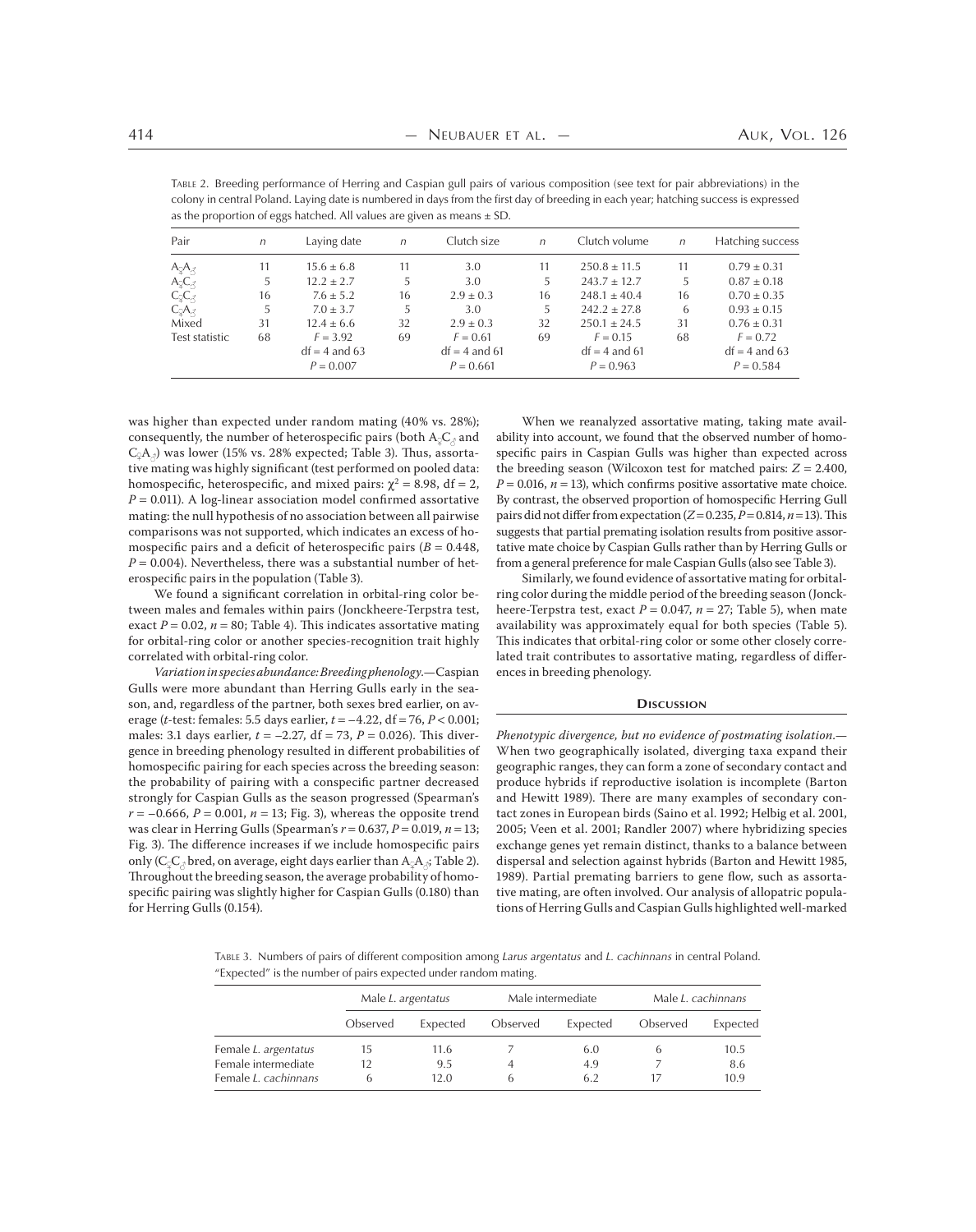| that I bidded. Expected to the harmoor or pairs expected ander random matrix. |              |          |                      |          |                             |          |
|-------------------------------------------------------------------------------|--------------|----------|----------------------|----------|-----------------------------|----------|
|                                                                               | Yellow, male |          | Pale orange,<br>male |          | Dark orange<br>to red, male |          |
|                                                                               | Observed     | Expected | Observed             | Expected | Observed                    | Expected |
| Yellow, female                                                                |              | 5.5      |                      | 9.1      |                             | 11.4     |
| Pale orange, female                                                           |              | 4.9      | 10                   | 8.1      | 8                           | 10.1     |
| Dark orange to red, female                                                    |              | 6.6      | 9                    | 10.9     | 18                          | 13.6     |

TABLE 4. Observed and expected numbers of pairs of Herring and Caspian gulls with different orbital-ring colors in central Poland. "Expected" is the number of pairs expected under random mating.

interspecific differences in orbital-ring color, which is redder in the latter. Other differences that have been reported between these species include differences in voice and courtship display (Panov 1989, Mierauskas et al. 1991). Despite phenotypic differences, we did not find any evidence of postmating isolation, given that neither heterospecific nor mixed pairs appeared to suffer from lower breeding success.

The first caveat that limits our conclusions is the small number of homospecific pairs, which results from the large introgression frequency. Second, we restricted our study of reproductive success to the hatching stage. The majority of posthatching mortality in gulls takes place before fledging (Parsons 1975, Davis and Dunn 1976, Griffiths 1992), mainly before two days of age (J. Blount pers. comm.). Nevertheless, further studies are required to exclude the possibility of lower survival between hatching and fledging or lower recruitment of hybrids in the breeding population. Ecological divergence, particularly in habitat selection (Klein and Buchheim 1997) or adaptation against predation (Good et al. ), could also contribute to the selection against hybrids, even though the few data available (unpublished) suggest similar habitat requirements and diet for both species. A proper estimation of hybrid fertility also would require a more precise classification of intermediates—using a hybrid index, for example. Finally, a paternity analysis is necessary to exclude the possibility that females paired with heterospecifics achieve good breeding success thanks to extrapair copulations with conspecifics, as has been shown in Collared Flycatchers (Ficedula albicollis), Pied Flycatchers (F. hypoleuca), Black-capped Chickadees (Poecile atricapillus), and Carolina Chickadees (P. carolinensis) (Veen et al. 2001, Reudink et al. 2006). However, extrapair paternity seems to be rare in larids (Gilbert et al. 1998). The evidence of weak postmating isolation presented here is in agreement with the extensive introgression reported by Gay et al. (2007) across this zone of contact. A similar lack of postmating barriers was observed in the hybrid zone between Western Gulls (L. occidentalis) and Glaucous-winged Gulls  $(L. \;glaucescens)$  (Bell 1997, Good et al. 2000, Good 2002), a pair of species that are more distantly related than Herring and Caspian gulls (Pons et al. 2005). In the absence of postmating isolation, we anticipate the formation of a hybrid swarm, where introgression leads to merging of the two taxa (Jiggins and Mallet 2000).



FIG. 3. Probabilities of homospecific pairing, assuming random mating, for female Caspian Gulls (empty circles, dashed line) and Herring Gulls (black circles, solid line) across the breeding season in the sympatric colony in central Poland. Square multinomial curves are fitted to visualize the trend.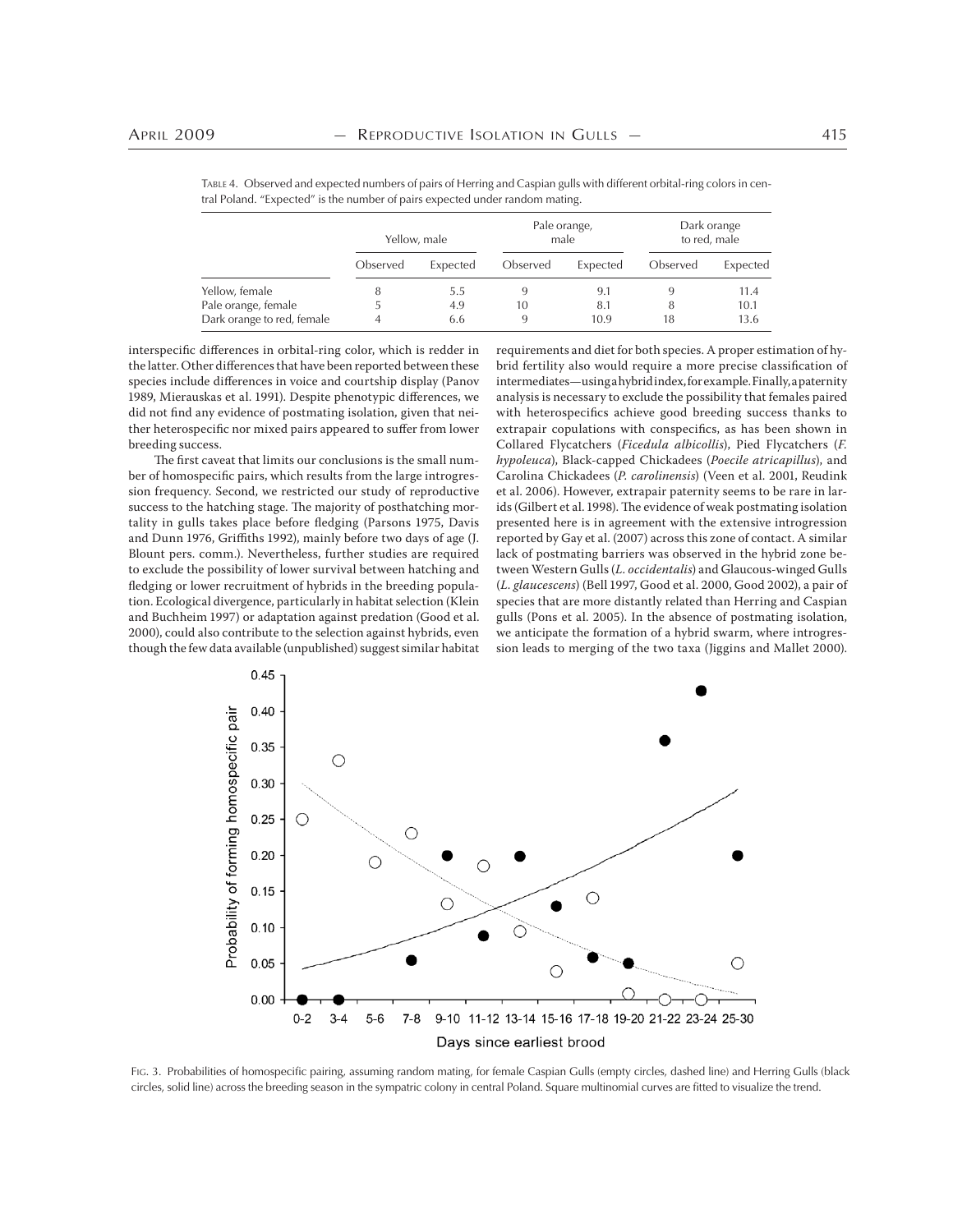|                                                          | Early       | Middle      | Late        |
|----------------------------------------------------------|-------------|-------------|-------------|
|                                                          | Days $1-10$ | Days 11-20  | Days 21-30  |
| Probability of homospecific pairing under random mating: |             |             |             |
| $C_0C_{\mathcal{A}}$                                     | 0.204       | 0.099       | 0.006       |
| $A_0A_{\mathcal{A}}$                                     | 0.089       | 0.116       | 0.361       |
| Observed numbers of pairs                                |             |             |             |
| With similar orbital-ring colors                         | 12(12.4)    | 12(8.9)     | 5(3.1)      |
| With different orbital-ring colors                       | 21(20.6)    | 15(18.1)    | 3(4.9)      |
| Total                                                    | 33          | 27          | 8           |
| Jonckheere-Terpstra test                                 | $P = 0.312$ | $P = 0.047$ | $P = 0.084$ |
|                                                          |             |             |             |

TABLE 5. Probabilities of homospecific pairing among Herring and Caspian gulls in the early, middle, and late breeding season (see text for pair abbreviations) and the observed and expected (in parentheses) numbers of pairs with similar or different orbital-ring colors.

Alternatively, premating barriers to gene flow could limit the formation of hybrids and slow down introgression (Grant and Grant 1997, Gill 1998).

Premating isolation: The role of orbital-ring color and breeding phenology.—Heterospecific pairs were significantly scarcer than expected under random mating, which indicates a partial premating barrier to gene flow. The divergence in both orbital-ring color and breeding phenology probably contributes to this partial premating isolation. The correlative evidence presented here, combined with the indirect evidence of disruptive selection based on the reduced introgression rate observed for this trait (Gay et al. ), strongly suggests that orbital-ring color is involved in mate choice in these species, or that the genes encoding it are linked to some other traits of species recognition that we did not measure. Nevertheless, further direct experimental testing is still needed. The importance of orbital-ring color in mate choice and reproductive isolation in gulls has been suggested previously, but the experimental evidence suffered from potential flaws (Smith 1966). Other color-based traits, such as leg and bill color, have been suggested to be implicated in reproductive isolation in seabirds (Pierotti 1987). Our results also highlighted a divergence in breeding phenology between the two species, which could significantly reduce the frequency of heterospecific pairs in sympatry. In some bird species, the laying date is partly under genetic control. For example, on the Atlantic coast of France, Yellow-legged Gulls (L. michahellis) sympatric with Herring Gulls lay eggs two weeks later than their Mediterranean counterparts in southern France, but still two weeks earlier than the sympatric Herring Gulls (Yésou 1991). This suggests that in gulls, the laying date is partly genetically determined, as is the case in Blue Tits (Parus caeruleus; Blondel et al. 1990). This divergence in breeding phenology could also be attributable to differences in nesting habitat or winter migration, though the nesting habitat is remarkably homogeneous at the scale of the colony and winter migration seems very similar (the limited evidence available suggests even larger wintering distances for Caspian Gulls). Female preference could also drive the divergence in breeding phenology. In Arctic Skuas (Stercorarius parasiticus), for example, melanic males are preferred by females and can find new mates faster than pale males (O'Donald ). Consequently, they breed earlier with greater success (Davis and O'Donald 1976). In our mixed colony of Herring and Caspian gulls, both breeding phenology and orbital-ring color seem to contribute to partial premating isolation simultaneously, given

that assortative mating for orbital-ring color was significant even when the availability of homospecific mates was equal for both taxa (middle period). This implies that the divergence in breeding phenology is not sufficient to explain the significant assortative mating for orbital-ring color.

Mate choice: Intra- versus interspecific signals.—Orbital-ring color thus seems to be involved in a partial premating isolation mechanism, which can be overridden under a variety of circumstances, such as when mate availability is limited or if breeding early in the season is advantageous. Owing to the apparent absence of postmating isolation, this results in substantial introgression across this zone of secondary contact (Gay et al. 2007). We suggest that this incomplete premating isolation could be a consequence of strong intraspecific mate choice that predates the secondary contact. The orbital-ring color has a carotenoid origin (Blount et al.  $2002$ ) and was shown to be an honest signal of quality in the Great Black-backed Gull (L. marinus), another member of the Herring Gull complex (Kristiansen et al. 2006). Carotenoid availability also limits egg-laying capacity in Lesser Black-backed Gulls (L. fuscus; Blount et al. 2004). More generally, carotenoid ornaments seem to be reliable indicators of condition in many bird species (McGraw and Hill 2000, Senar et al. 2003). If orbital-ring color is a signal of quality in large gull species but is not sexually dimorphic, it could have evolved through reciprocal mate choice the highest-quality individuals have intensive coloration and pair together. Similarly, in the Crested Auklet (Aethia cristatella), Jones and Hunter (1993) showed that ornaments expressed in both sexes could be favored by mutual mate preferences. Such reciprocal mate choice would result in assortative mating and could constitute some partial premating isolation between species that partially diverged for orbital-ring color.

Female mate choice and asymmetric introgression.—Using molecular markers, Gay et al. (2007) suggested asymmetric introgression of the mitochondrial genome, because the L. argentatus haplotype (mtDNA) was associated with intermediate nuclear genotypes more often than expected. Two hypotheses were set up to explain this asymmetry: a lower success of crosses involving female Caspian Gulls and male Herring Gulls than the reciprocal cross or asymmetry in pair formation. The present results support the latter explanation: female Caspian Gulls form homospecific pairs more often than female Herring Gulls (Table 3). Clutch volume and hatching success are similar for both types of heterospecific pairs (Table 2), which does not support the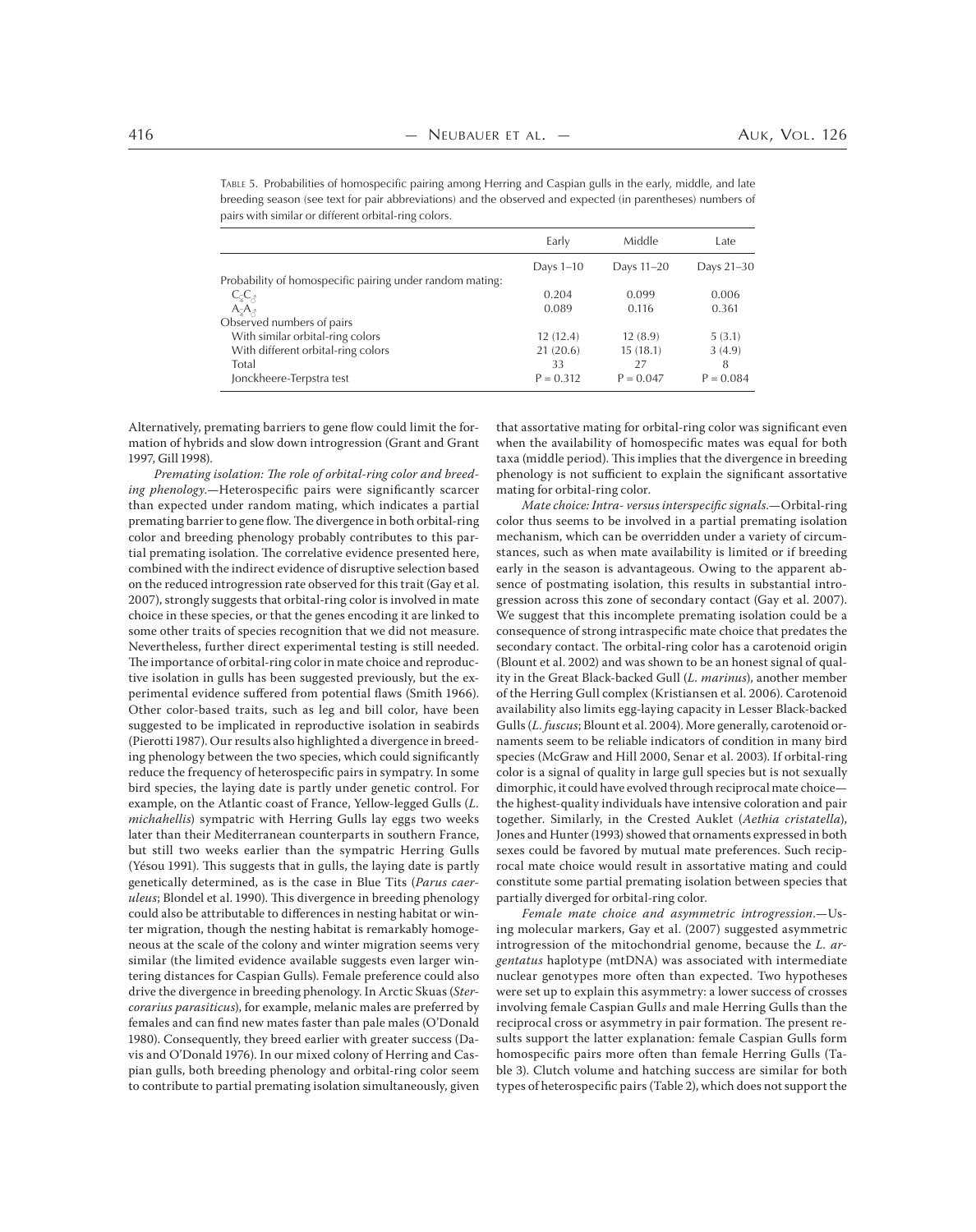hypothesis of lower success of pairs involving female Caspian Gulls and male Herring Gulls. This larger proportion of homospecific pairs in Caspian Gulls—the less abundant species in this sympatric colony—could result from differences in breeding phenology, given that the average probability of homospecific pairing in Caspian Gulls over the breeding season is only slightly higher than that in Herring Gulls (Fig. 3). However, our analysis of assortative mating that took mate availability into account showed that, for Caspian Gulls only, there were more homospecific pairs observed than expected by random association of available homospecific mates. This indicates that, in Caspian Gulls, assortative mating is not only a byproduct of breeding phenology. This asymmetry in pair formation could also be the result of a general preference for the bigger, more intensely colored male Caspian Gulls, which look like high-quality male Herring Gulls. An occasional preference for heterospecific or hybrid males has been found before in Mallards (Anas platyrhynchos) and Black Ducks (A. rubripes; Pierotti and Annett 1993), flycatchers (Veen et al. 2001), and large gulls (Good et al. 2000). Our results also show that male Caspian Gulls breed earlier than male Herring Gulls. In many birds in temperate regions, breeding early in the season could be advantageous for females (Daan et al. 1990, Wiggins et al. 1994, Verhulst et al. 1995, Merilä and Sheldon 2000). However, this hypothesis alone does not explain why we observed pairs of female Caspian Gulls and male Herring Gulls early in the season (Table 2). We suggest that these pairs may form as a result of limited mate availability and the constraint to breed as early as possible in the season. A better understanding of asymmetric introgression requires sequencing more individuals and studying pair formation in the field to validate the hypothesis of asymmetric pair formation more firmly.

#### **ACKNOWLEDGMENTS**

We are indebted to J.-D. Lebreton, who improved the statistics, and to V. Grosbois, who helped with the analyses. We are also grateful to A. I. and V. A. Koshelev (Melitopol State University, Ukraine), P. Zięcik, and S. Bzoma ('Kuling' Waterbirds Research Group, Poland) for their help in organizing and for assisting with field work in the Molochnyy Lyman and Gdynia. J. and K. Pietrasik, I. Jaśkiewicz, and A. Małecka assisted us during field work in Włocławek. Our thanks to Z. Rohde for preparing the map. J. Blount, J.-D. Lebreton, P. Jarne, and C. Bird made helpful comments on previous versions of the manuscript. We also thank the two reviewers and R. T. Brumfield for their constructive comments and P. Senn, who helped to improve the English. The study was partially supported by the Polonium project 5572.I/2004, Polish Ministry of Science and Higher Education grants numbers P04F 046 23 (2003-04), N 304 07331/2805 (2007-08), and N N 304 339334 (2008) and the Nicolas Copernicus University grant number 320-B/2003.

#### **LITERATURE CITED**

- AGRESTI, A. 1984. Analysis of Ordinal Categorical Data. Wiley, New York.
- BARTON, N. H., AND G. M. HEWITT. 1985. Analysis of hybrid zones. Annual Review of Ecology and Systematics 16:113-148.
- BARTON, N. H., AND G. M. HEWITT. 1989. Adaptation, speciation and hybrid zones. Nature 341:497-503.
- BELL, D. A. 1997. Hybridization and reproductive performance in gulls of the Larus glaucescens–occidentalis complex. Condor 99:585-594.
- BIRKHEAD, T. R., AND J.-P. BRILLARD. 2007. Reproductive isolation in birds: Postcopulatory prezygotic barriers. Trends in Ecology and Evolution 22:266-272.
- BLONDEL, J., P. PERRET, AND M. MAISTRE. 1990. On the genetical basis of the laying-date in an island population of Blue Tits. Journal of Evolutionary Biology 3:469-475.
- BLOUNT, J. D. 2004. Carotenoids and life-history evolution in animals. Archives of Biochemistry and Biophysics 430:10-15.
- Blount, J. D., D. C. Houston, P. F. Surai, and A. P. Møller. . Egg-laying capacity is limited by carotenoid pigment availability in wild gulls Larus fuscus. Proceedings of the Royal Society of London, Series B 271:S79-S81.
- Blount, J. D., P. F. Surai, R. G. Nager, D. C. Houston, A. P. Møller, M. L. Trewby, and M. W. Kennedy. 2002. Carotenoids and egg quality in the Lesser Black-backed Gull Larus fuscus: A supplemental feeding study of maternal effects. Proceedings of the Royal Society of London, Series B 269:29-36.
- BRODIN, A., AND F. HAAS. 2006. Speciation by perception. Animal Behaviour 72:139-146.
- COYNE, J. A., AND H. A. ORR. 2004. Speciation. Sinauer Associates, Sunderland, Massachusetts.
- Crochet, P.-A., J. Z. Chen, J.-M. Pons, J.-D. Lebreton, P. D. N. HEBERT, AND F. BONHOMME. 2003. Genetic differentiation at nuclear and mitochondrial loci among large white-headed gulls: Sex-biased interspecific gene flow? Evolution 57:2865-2878.
- DAAN, S., C. DIJKSTRA, AND J. M. TINBERGEN. 1990. Family planning in the kestrel (Falco tinnunculus): The ultimate control of covariation of laying date and clutch size. Behaviour 114:83-116.
- DAVIS, J. W. F., AND E. K. DUNN. 1976. Intraspecific predation and colonial breeding in Lesser Black-backed Gulls Larus fuscus. Ibis 118:65-77.
- Davis, J. W. F., AND P. O'DONALD. 1976. Territory size, breeding time and mating preference in the Arctic Skua. Nature 260:774-775.
- DEVILLERS, P. 1983. Larus argentatus Herring Gull. Pages 815-837 in Handbook of the Birds of Europe, the Middle East and North Africa: The Birds of the Western Palearctic, vol. 3 (S. Cramp and K. E. L. Simmons, Eds.). Oxford University Press, Oxford, United Kingdom.
- FABER, M., J. BETLEJA, R. GWIAZDA, AND P. MALCZYK. 2001. Mixed colonies of large White-headed Gulls in southern Poland. British Birds 94:529-534.
- FITZPATRICK, B. M. 2004. Rates of evolution of hybrid inviability in birds and mammals. Evolution 58:1865-1870.
- Gay, L., G. Neubauer, M. Zagalska-Neubauer, C. Debain, J.-M. PONS, P. DAVID, AND P.-A. CROCHET. 2007. Molecular and morphological patterns of introgression between two large whiteheaded gull species in a zone of recent secondary contact. Molecular Ecology 16:3215-3227.
- GILBERT, L., T. BURKE, AND A. KRUPA. 1998. No evidence for extrapair paternity in the Western Gull. Molecular Ecology 7:1549– 1552.
- GILL, F. B. 1998. Hybridization in birds. Auk 115:281-283.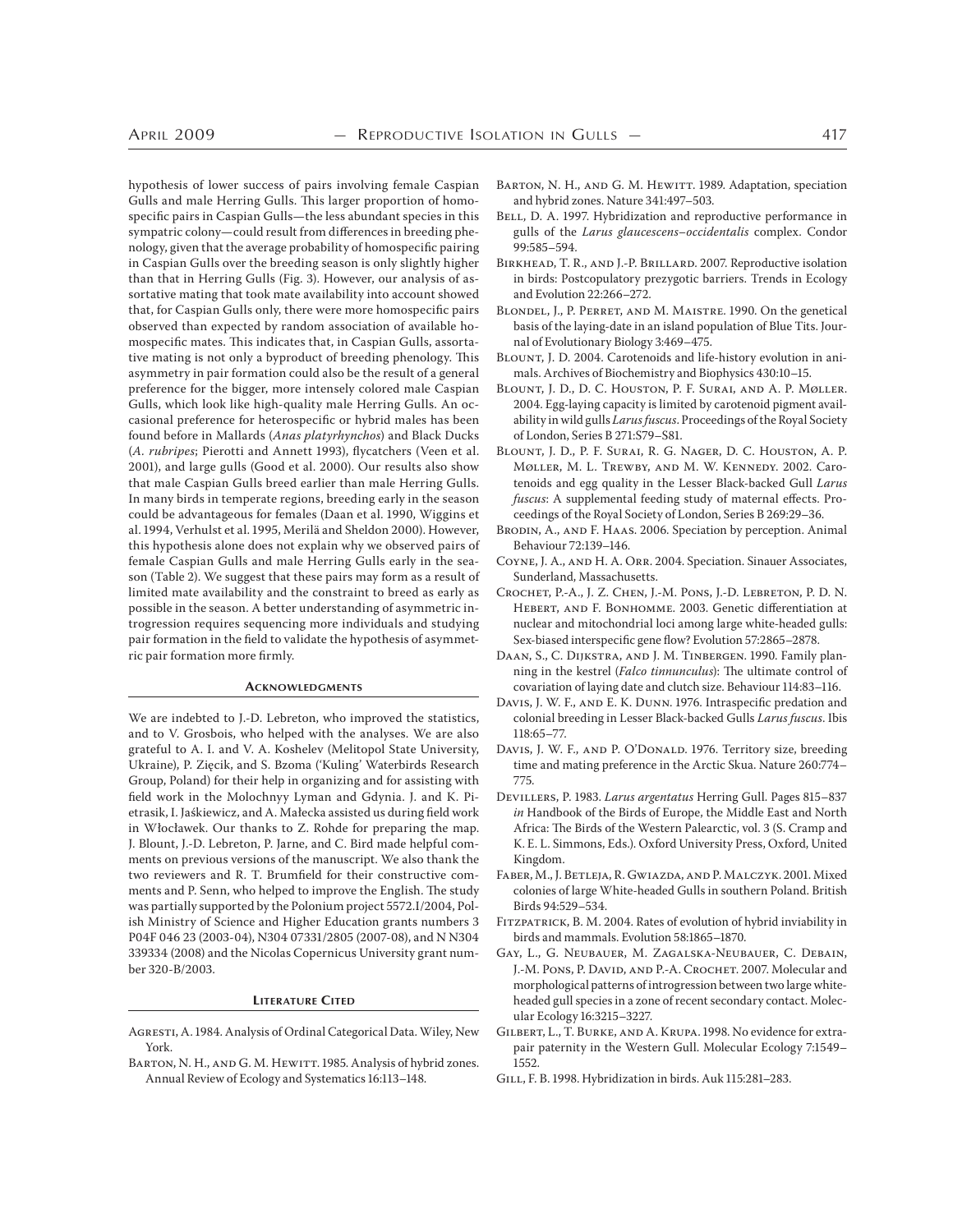- GOOD, T. P. 2002. Breeding success in the Western Gull  $\times$  Glaucouswinged Gull complex: The influence of habitat and nest-site characteristics. Condor 104:353-365.
- GOOD, T. P., J. C. ELLIS, C. A. ANNETT, AND R. PIEROTTI. 2000. Bounded hybrid superiority in an avian hybrid zone: Effects of mate, diet, and habitat choice. Evolution 54:1774-1783.
- GRANT, P. R., AND B. R. GRANT. 1992. Hybridization of bird species. Science 256:193-197.
- GRANT, P. R., AND B. R. GRANT. 1997. Genetics and the origin of bird species. Proceedings of the National Academy of Sciences USA 94:7768-7775.
- GRIFFITHS, R. 1992. Sex-biased mortality in the Lesser Black-backed Gull Larus fuscus during the nestling stage. Ibis 134:237-244.
- GRIFFITHS, R., M. C. DOUBLE, K. ORR, AND R. J. G. DAWSON. 1998. A DNA test to sex most birds. Molecular Ecology 7:1071-1075.
- HAGEMEIJER, W.J. M., AND M.J. BLAIR, EDS. 1997. The EBCC Atlas of European Breeding Birds: Their Distribution and Abundance. T & A D Poyser, London.
- HARRIS, M. P. 1964. Aspects of the breeding biology of the gulls Larus argentatus, L. fuscus and L. marinus. Ibis  $106:432-456$ .
- HARRIS, M. P. 1970. Abnormal migration and hybridization of Larus argentatus and L. fuscus after interspecies fostering experiments. Ibis 112:488-498.
- HARRIS, M. P., C. MORLEY, AND G. H. GREEN. 1978. Hybridization of Herring and Lesser Black-backed gulls in Britain. Bird Study 25:161-166.
- Helbig, A. J., M. Salomon, S. Bensch, and I. Seibold. 2001. Male-biased gene flow across an avian hybrid zone: Evidence from mitochondrial and microsatellite DNA. Journal of Evolutionary Biology 14:277-287.
- Helbig, A. J., I. Seibold, A. Kocum, D. Liebers, J. Irwin, U. Bergmanis, B. U. Meyburg, W. Scheller, M. Stubbe, and S. BENSCH. 2005. Genetic differentiation and hybridization between Greater and Lesser spotted eagles (Accipitriformes: Aquila  $clanga, A. pomaria$ ). Journal of Ornithology 146:226-234.
- JIGGINS, C. D., AND J. MALLET. 2000. Bimodal hybrid zones and speciation. Trends in Ecology and Evolution 15:250-255.
- JOHNS, G. C., AND J. C. AVISE. 1998. A comparative summary of genetic distances in the vertebrates from the mitochondrial cytochrome  $b$  gene. Molecular Biology and Evolution  $15:1481-1490$ .
- JONES, I. L., AND F. M. HUNTER. 1993. Mutual sexual selection in a monogamous seabird. Nature 362:238-239.
- KIRKPATRICK, M., AND V. RAVIGNÉ. 2002. Speciation by natural and sexual selection: Models and experiments. American Naturalist 159:S22-S35.
- KLEIN, R. 2001 Raum-Zeit-Strategien der Silbermöwe Larus argentatus und verwandter Taxa im westlichen Ostseeraum. Ph.D. dissertation, University of Rostock, Rostock, Germany.
- KLEIN, R., AND A. BUCHHEIM. 1997. Die westliche Schwarzmeerküste als Kontaktgebiet zweier Großmöwenformen der Larus cachinnans-Gruppe. Vogelwelt 118:61-70.
- Kristiansen, K. O., J. O. Bustnes, I. Folstad, and M. Helberg. 2006. Carotenoid coloration in Great Black-backed Gull Larus marinus reflects individual quality. Journal of Avian Biology  $37.6 - 12$
- KRÜGER, O., J. LINDSTRÖM, AND W. AMOS. 2001. Maladaptive mate choice maintained by heterozygote advantage. Evolution 55: 1207-1214.
- LESSELLS, C. M., AND P. T. BOAG. 1987. Unrepeatable repeatabilities: A common mistake. Auk 104:116-121.
- LIEBERS, D., P. DE KNIJFF, AND A. J. HELBIG. 2004. The Herring Gull complex is not a ring species. Proceedings of the Royal Society of London, Series B 271:893-901.
- MALLING OLSEN, K., AND H. LARSSON. 2004. Gulls of Europe, Asia and North America. A & C Black, London.
- MCCARTHY, E. M. 2006. Handbook of Avian Hybrids of the World. Oxford University Press, Oxford, United Kingdom.
- McGRAW, K. J., AND G. E. HILL. 2000. Carotenoid-based ornamentation and status signaling in the House Finch. Behavioral Ecology 11:520-527.
- MCPEEK, M. A., AND S. GAVRILETS. 2006. The evolution of female mating preferences: Differentiation from species with promiscuous males can promote speciation. Evolution 60:1967-1980.
- MERILÄ, J., AND B. C. SHELDON. 2000. Lifetime reproductive success and heritability in nature. American Naturalist 155: 301-310.
- MIERAUSKAS, P., E. GREIMAS, AND V. BUZUN. 1991. A comparison of morphometrics, wing-tip pattern & vocalizations between yellow-legged Herring Gulls (Larus argentatus) from eastern Baltic and Larus cachinnans. Acta Ornithologica Lituanica 4:3-26.
- MIGOT, P. 1992. Demographic changes in French Herring Gull Larus argentatus populations: A modelling approach and hypotheses concerning the regulation of numbers. Ardea  $80:161-169$ .
- MOORE, W. S. 1977. An evaluation of narrow hybrid zones in vertebrates. Quarterly Review of Biology 52:263-277.
- Neubauer, G., M. Zagalska-Neubauer, R. Gwiazda, M. Faber, D. BUKACINSKI, J. BETLEJA, AND P. CHYLARECKI. 2006. Breeding large gulls in Poland: Distribution, numbers, trends and hybridization. Vogelwelt 127:11-22.
- NOOR, M. A. F. 2002. Is the biological species concept showing its age? Trends in Ecology and Evolution 17:153-154.
- O'DONALD, P. 1980. Sexual selection by female choice in a monogamous bird: Darwin's theory corroborated. Heredity 45:201-217.
- PANOV, E. N. 1989. Hybridization and Ethological Isolation in Birds. [In Russian.] Nauka, Moskva.
- PANOV, E. N., AND D. G. MONZIKOV. 1999. Intergradation between the Herring Gull Larus argentatus and the southern Herring Gull Larus cachinnans in European Russia. Russian Journal of Zoology 3:129-141.
- PARSONS, J. 1975. Seasonal variation in the breeding success of the Herring Gull: An experimental approach to pre-fledging success. Journal of Animal Ecology 44:553-573.
- PFENNIG, K. S. 2007. Facultative mate choice drives adaptive hybridization. Science 318:965-967.
- PIEROTTI, R. 1987. Isolating mechanisms in seabirds. Evolution 41: 559-570.
- PIEROTTI, R., AND C. A. ANNETT. 1993. Hybridization and male parental investment in birds. Condor 95:670-679.
- Pons, J.-M., A. HASSANIN, AND P.-A. CROCHET. 2005. Phylogenetic relationships within the Laridae (Charadriiformes: Aves) inferred from mitochondrial markers. Molecular Phylogenetics and Evolution 37:686-699.
- Pons, J.-M., AND P. MIGOT. 1995. Life-history strategy of the Herring Gull: Changes in survival and fecundity in a population subjected to various feeding conditions. Journal of Animal Ecology 64:592-599.